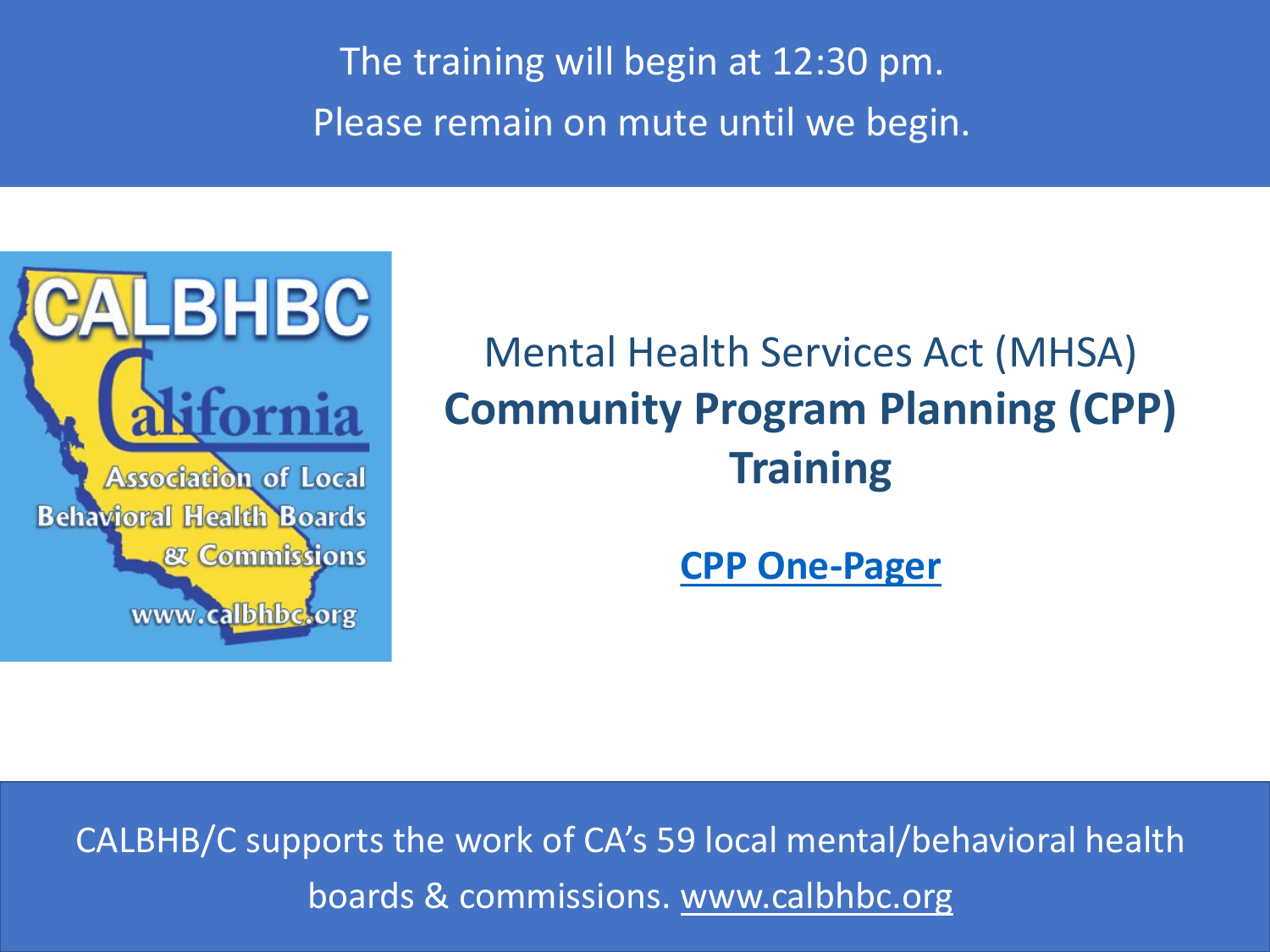

## **Community Program Planning (CPP)**

- **Definitions (MHSA & CPP)**
- **Participants**
- **Process**

### **Tools**

- **E** Conduct
- **E** Listening Sessions
- Data



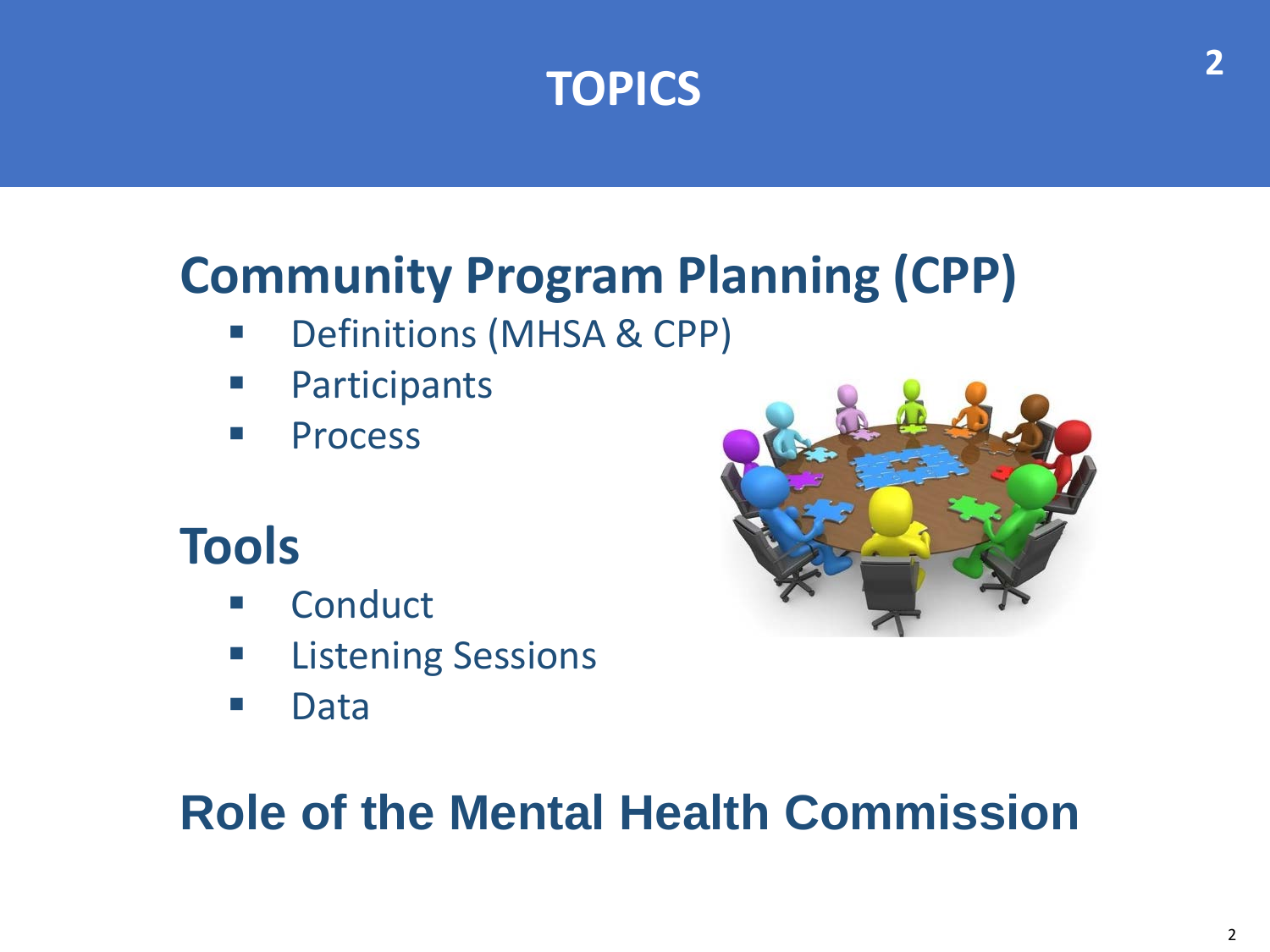(Mental Health Services Act, Proposition 63 enacted in 2004)

- **Purpose:** Expand and improve public mental health services.
- **Funding:** CA public mental heath funding was insufficient to meet the demand of 1/2 the population in need
- **Disparities:** Cultural, racial and ethnic populations have been disproportionally affected
- **Placement:** "Safety net" of underfunded system had become the criminal justice system, courts, and emergency rooms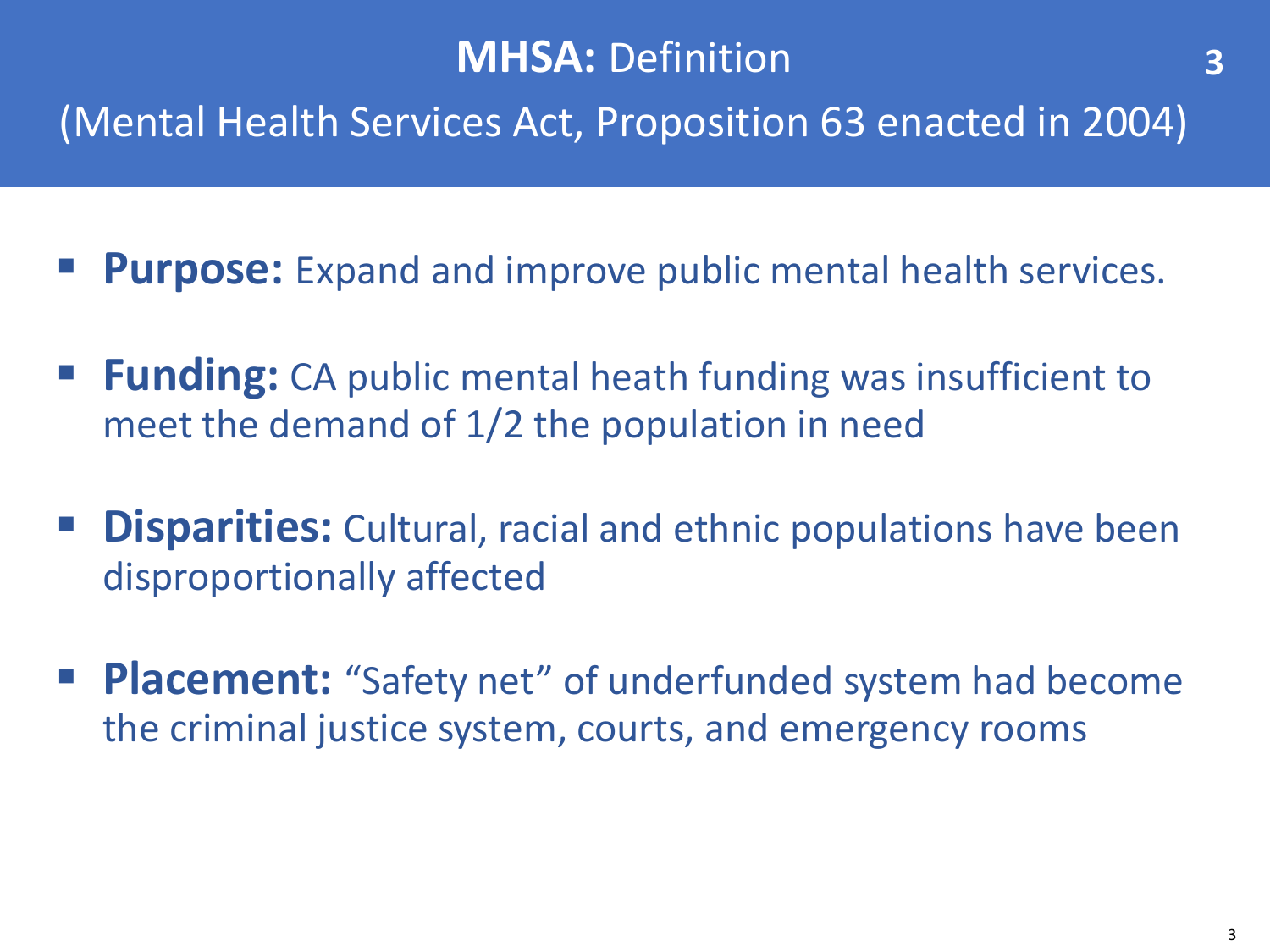# **MHSA:** Components

#### **Community Services and Supports** (CSS) – **76%** of Funding

- o Community Program Planning (CPP) up to **5%** of Funding
- o Capital Facilities & Technological Needs (CFTN)
- o Workforce Education and Training (WET)
- **Prevention & Early Intervention** (PEI) **19%** of Funding
- **Innovations** (INN) (5 years for INN for small counties) 5% of Funding

More info at: **[www.calbhbc.org/mhsa-plans--updates](http://www.calbhbc.org/mhsa-plans--updates)**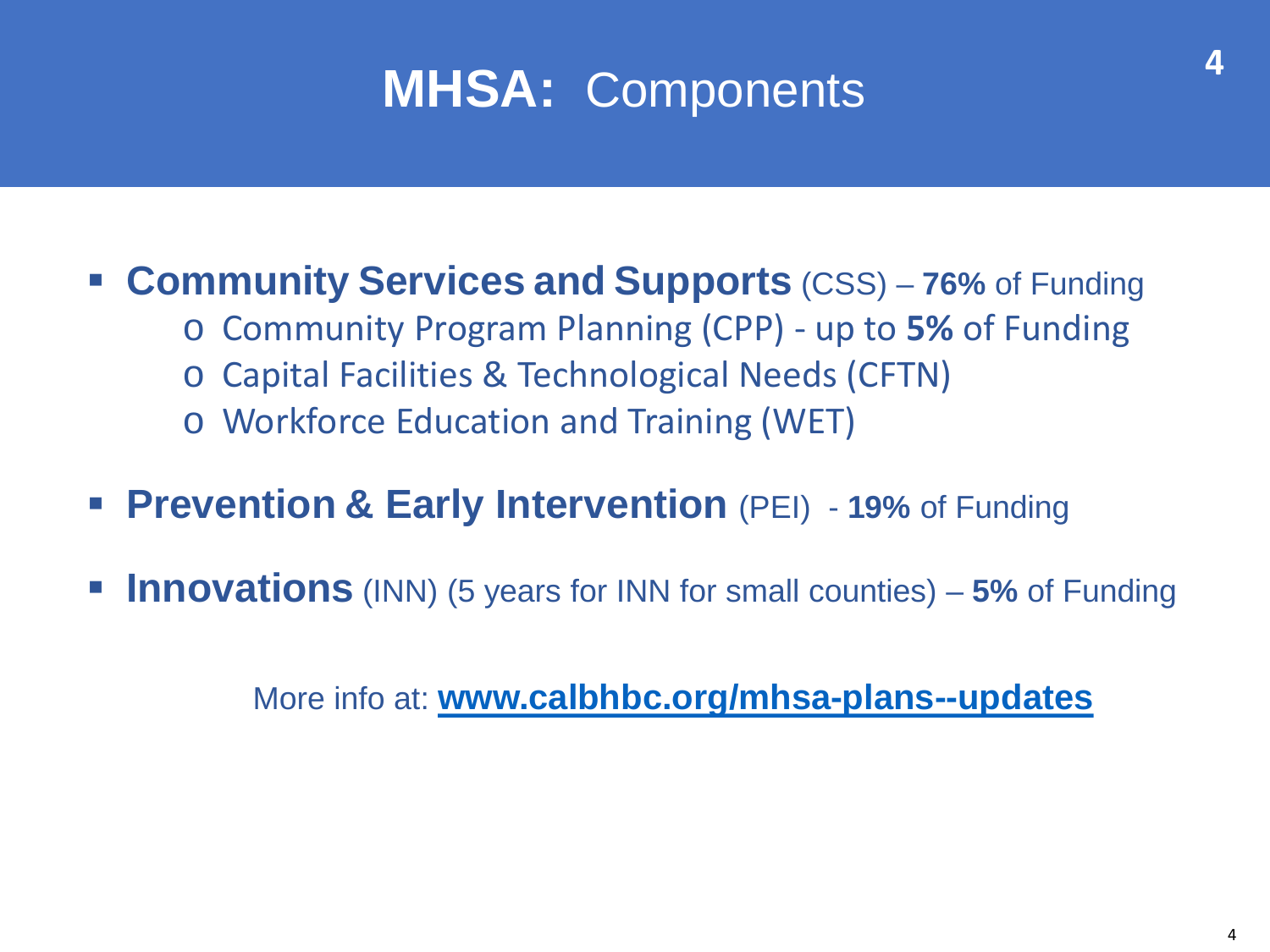## **Community Program Planning (CPP):** Definition

**CPP** is a component of the Mental Health Services Act. It is a statemandated **PARTICIPATORY** process, requiring community collaboration to:

- **1) Assess** current capacity
- **2) Define** populations to be served
- **3) Strategize:** Determine strategies to provide effective programs that are:
	- **a) Culturally Competent**
	- **b) Client and Family Driven**
	- **c) Wellness, Recovery and Resilience-focused**
	- **d) Integrated:** Provide an Integrated Service Experience for Clients & Families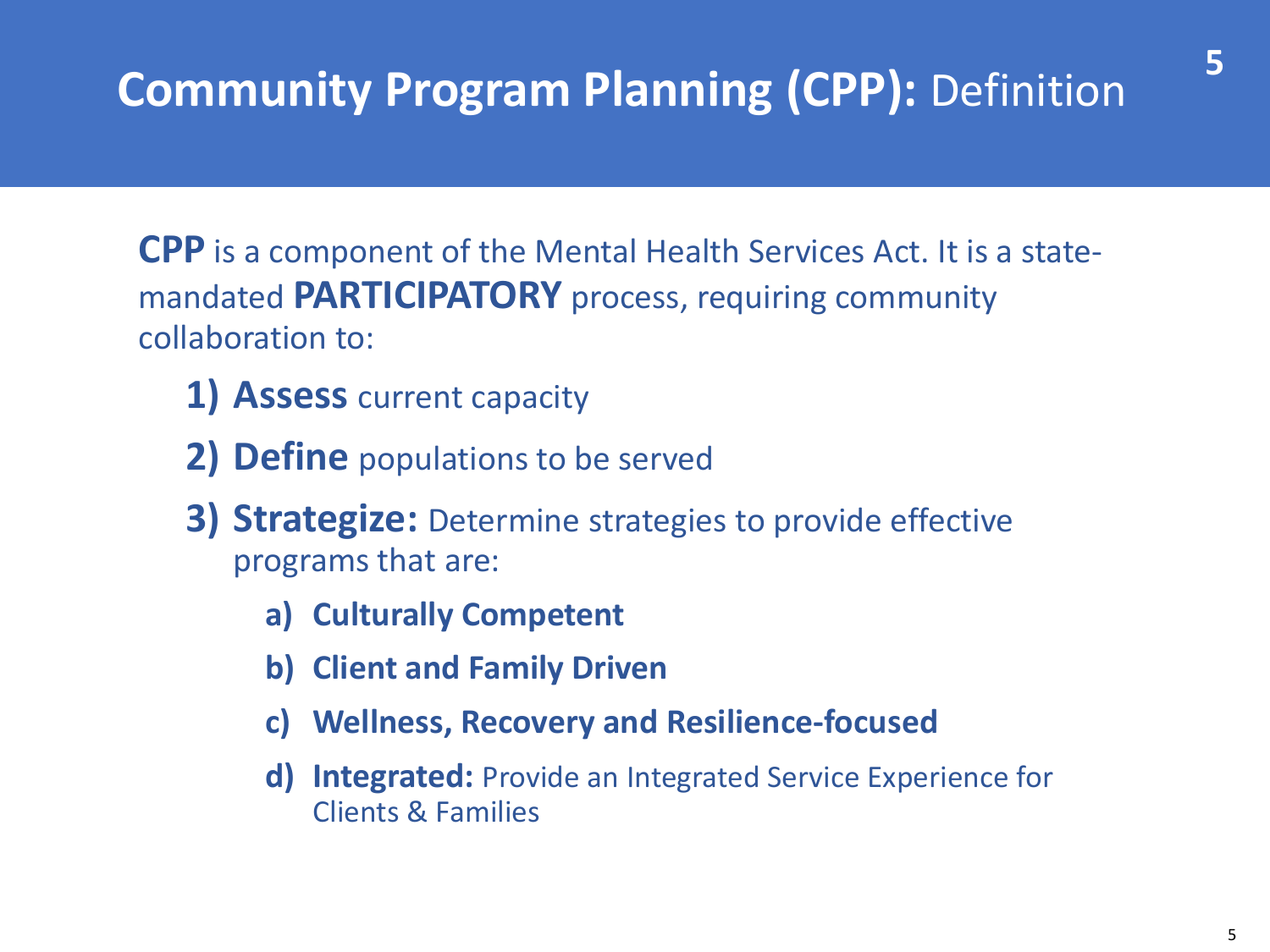### **Community Program Planning (CPP): Participants**

**CPP** is a state-mandated **PARTICIPATORY** process, requiring the following participants:

- **1) Stakeholders**
- **2) Underserved Participants**
- **3) Demographic Diversity**
	- a) Geographic Location
	- b) Age
	- c) Gender
	- d) Race/Ethnicity

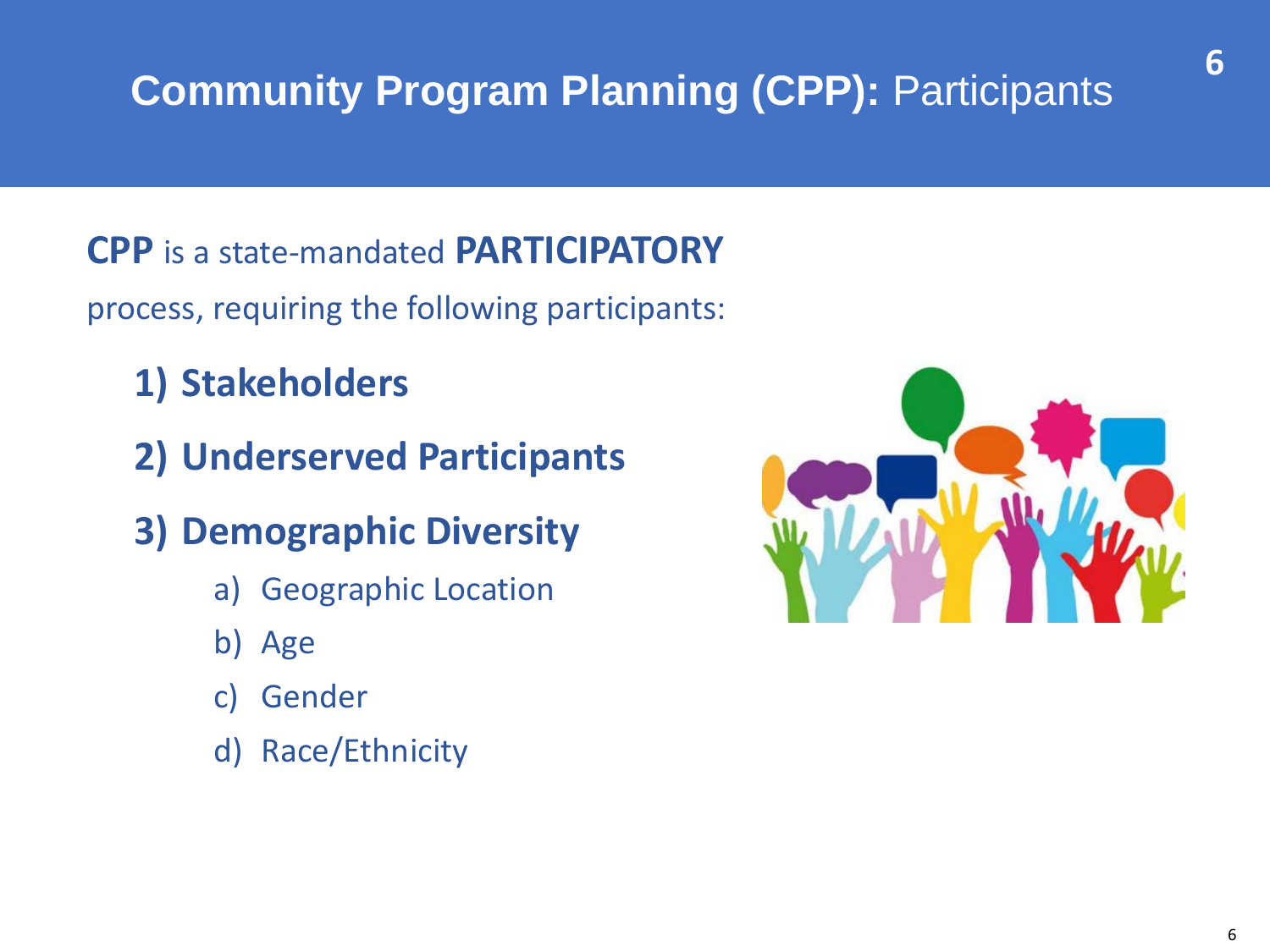## **Community Program Planning:** Stakeholders

3-Year Plans and Updates shall be developed with local stakeholders, including:

- **Adults** with Severe Mental Illness
- **Seniors** with Severe Mental Illness
- **Families** of Children, Adults & Seniors with Severe Mental Illness
- **Providers** of Services
- **Law Enforcement** Agencies
- **Education**
- **Social Services** Agencies
- **Veterans** and Representatives from Veterans Organizations
- Providers of **Alcohol** and **Drug Services**
- **Health Care** Organizations
- Other important interests.

#### **[CA WIC 5848 \(a\)](https://leginfo.legislature.ca.gov/faces/codes_displaySection.xhtml?lawCode=WIC§ionNum=5848.)**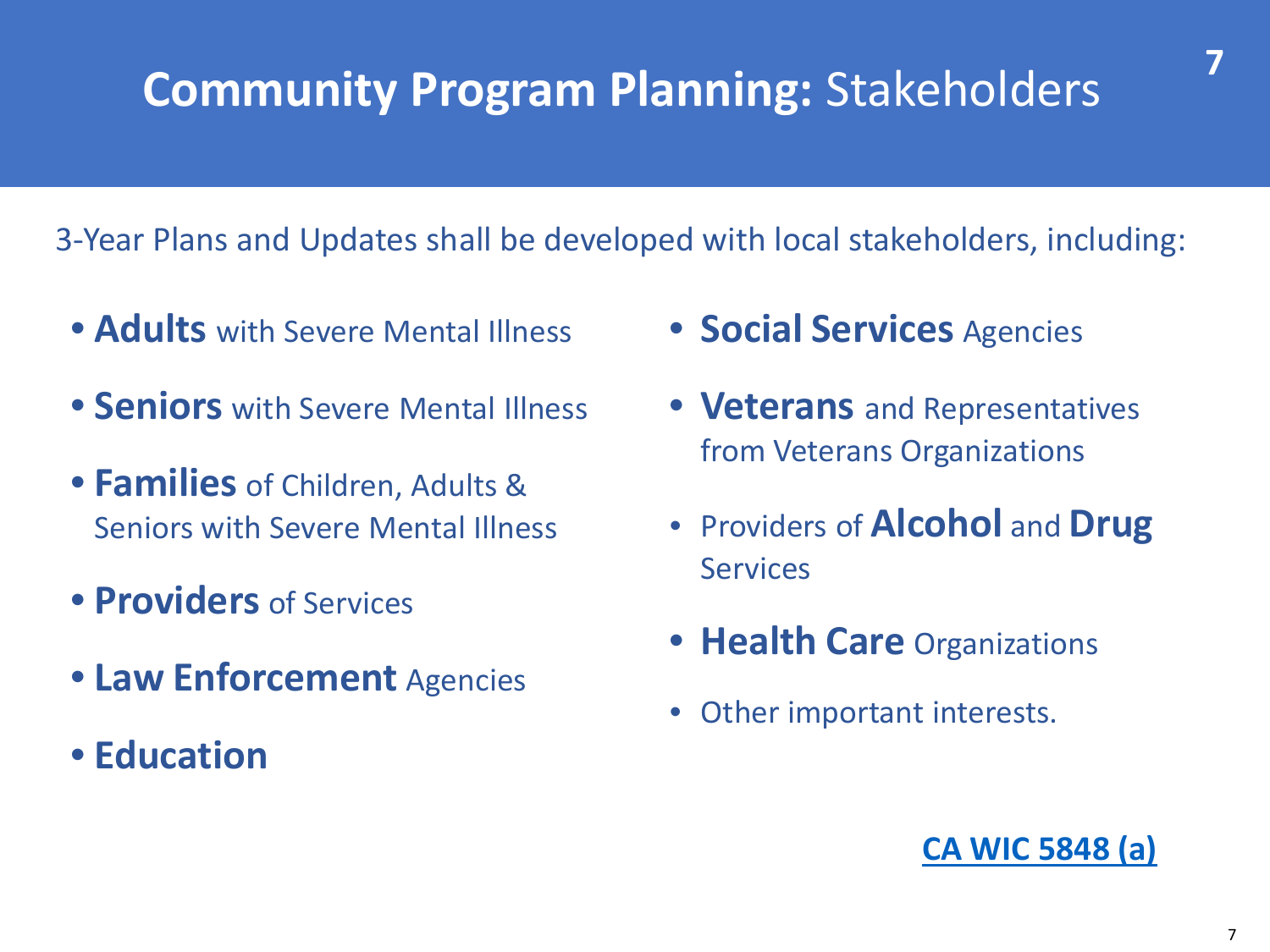### **Community Program Planning (CPP):** Process

**CPP** Process requirements include: [Indigenous Wellness Cohort](http://file.lacounty.gov/SDSInter/dmh/1108081_IndigenousWellnessCohort.pdf) See **[CPP One-Pager](https://www.calbhbc.org/uploads/5/8/5/3/58536227/community_program_planning_cpp.pdf)** for detail)

**1) Staffing** 

**2) Training**

**3) Outreach**

**4) Local Review**

**5) Documentation**

#### **[Outreach Example](http://file.lacounty.gov/SDSInter/dmh/1108081_IndigenousWellnessCohort.pdf)**[:](http://file.lacounty.gov/SDSInter/dmh/1108081_IndigenousWellnessCohort.pdf)

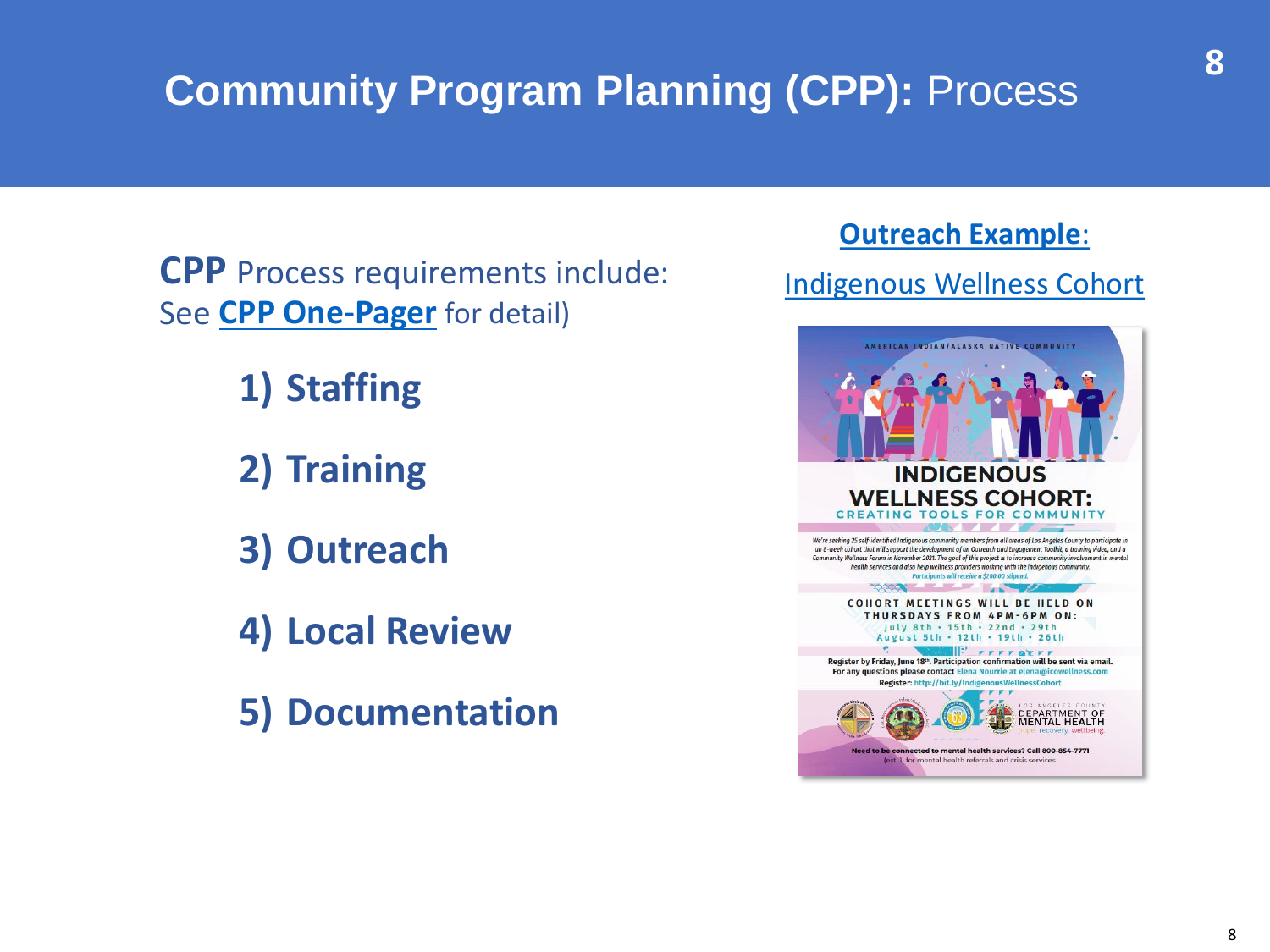## **Tools:** Conduct

- 
- 2. Focus on **Issues**
- **3. Person-First** Language
- **4. No Swearing**
- **5. No Personal** Attacks or Criticism (of self or others).
- **6. One person** speaks at a time No side bars.
- 7. Keep **Comments Short** if possible—Do not monopolize.
- 8. Limit use of **Acronyms** –"When in doubt, spell it out."
- 9. Silence **Cell Phones**

**9**

#### 1. Active **Listening [www.calbhbc.org/conduct](http://www.calbhbc.org/conduct)**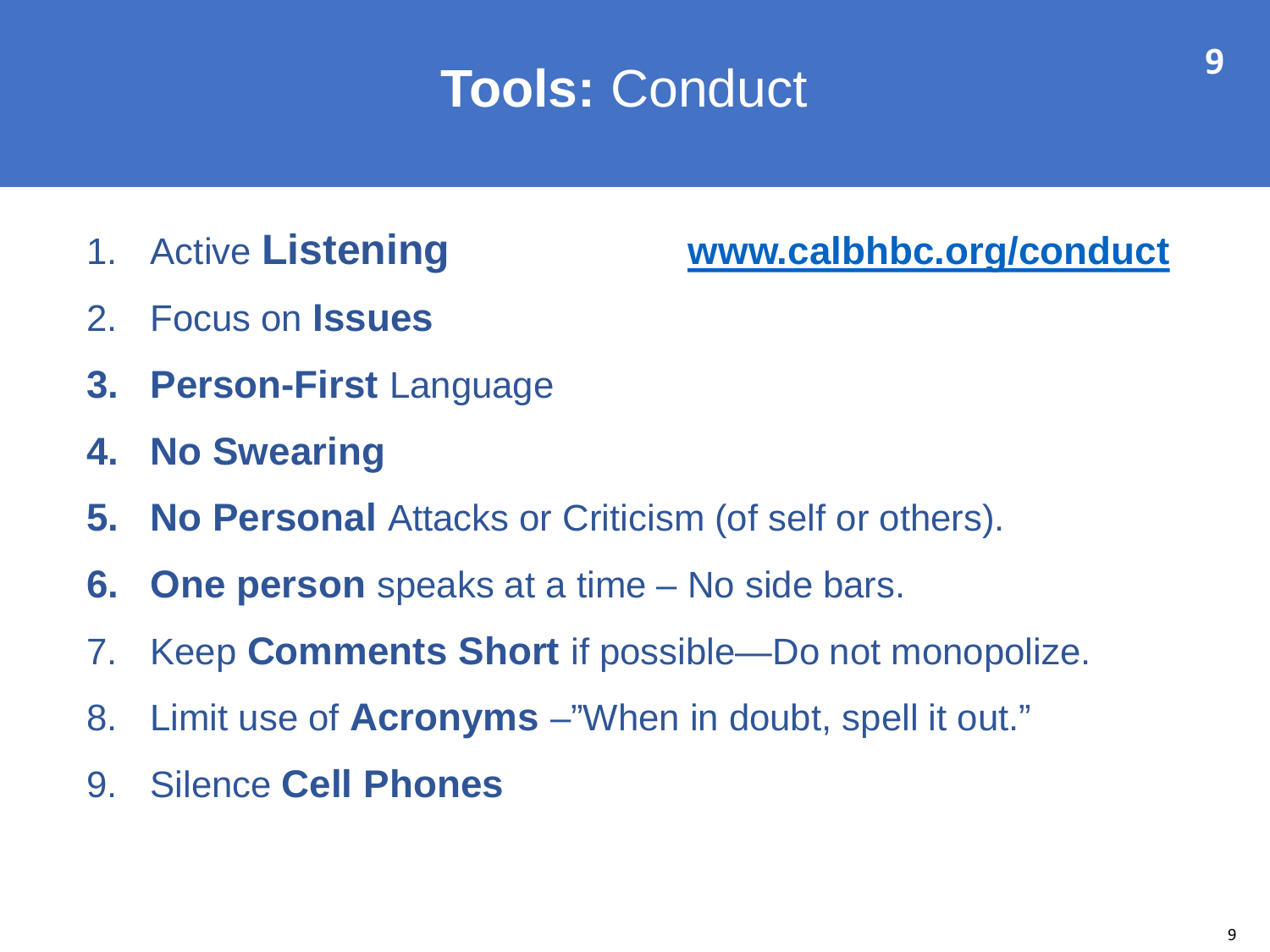## **Tools:** Listening Session

#### **[Facilitator Guide](https://www.calbhbc.org/listening-session.html)**

- 1. Groups of 6 people or less (seated in circle if possible)
- 2. Everyone should have a chance to speak (5 minutes/person)
- 3. Ask people to "**Listen**", and **not react** to each other
- 4. We are looking especially for "Stories" around issues or successes. Stories have a beginning, a middle and an end.
- 5. Ask for permission to interrupt (to redirect, clarify, or allow next person to speak.)
- 6. Take notes and/or ask someone in the group to also take notes. People are also welcome to write their experiences on the colored paper provided **[\(Sample Form](https://www.calbhbc.org/uploads/5/8/5/3/58536227/listening_session_-_sample_form.docx) (Word), [\(PDF\)](https://www.calbhbc.org/uploads/5/8/5/3/58536227/listening_session_-_sample_form.pdf)**.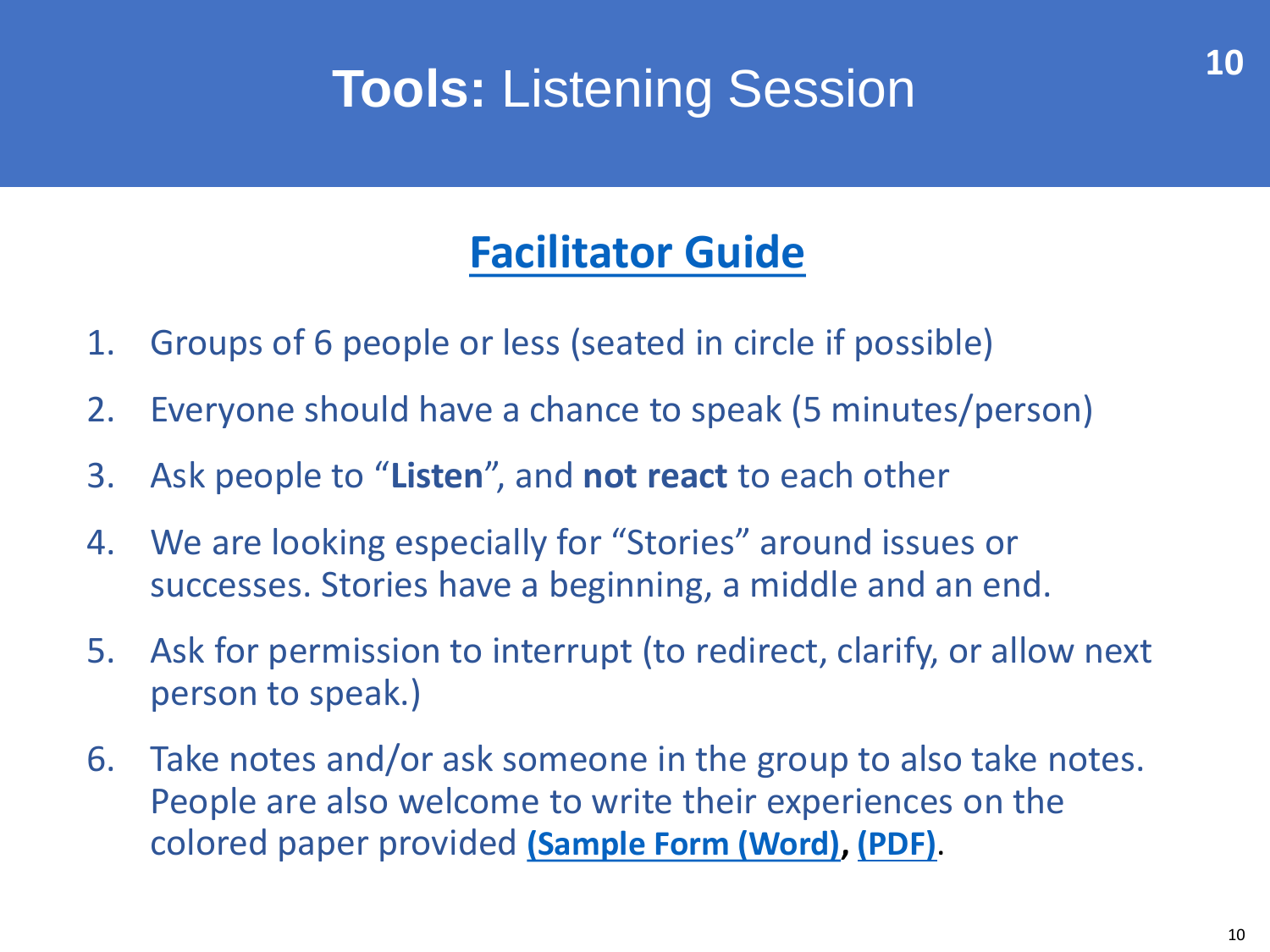#### **Listening Session Regarding Mental Health Issues/Feedback (e.g. Crisis Services, Housing, Employment, Children, Older Adults)**

**Gaps:** Do you have a story regarding issues affecting you, your family or your community?

 $\overline{\phantom{a}}$  , and the contract of the contract of the contract of the contract of the contract of the contract of the contract of the contract of the contract of the contract of the contract of the contract of the contrac

 $\overline{\phantom{a}}$  , and the contribution of the contribution of the contribution of the contribution of the contribution of the contribution of the contribution of the contribution of the contribution of the contribution of the

**Successes:** Do you have a story regarding the successful impact of a mental health program?

 $\overline{\phantom{a}}$  , and the contribution of the contribution of the contribution of the contribution of the contribution of the contribution of the contribution of the contribution of the contribution of the contribution of the

 $\overline{\phantom{a}}$  , and the contract of the contract of the contract of the contract of the contract of the contract of the contract of the contract of the contract of the contract of the contract of the contract of the contrac

 $\overline{\phantom{a}}$  , and the contract of the contract of the contract of the contract of the contract of the contract of the contract of the contract of the contract of the contract of the contract of the contract of the contrac

 $\overline{\phantom{a}}$  , and the contract of the contract of the contract of the contract of the contract of the contract of the contract of the contract of the contract of the contract of the contract of the contract of the contrac

Name (Optional)\_\_\_\_\_\_\_\_\_\_\_\_\_\_\_\_\_\_\_\_\_\_\_\_\_\_\_\_\_\_\_\_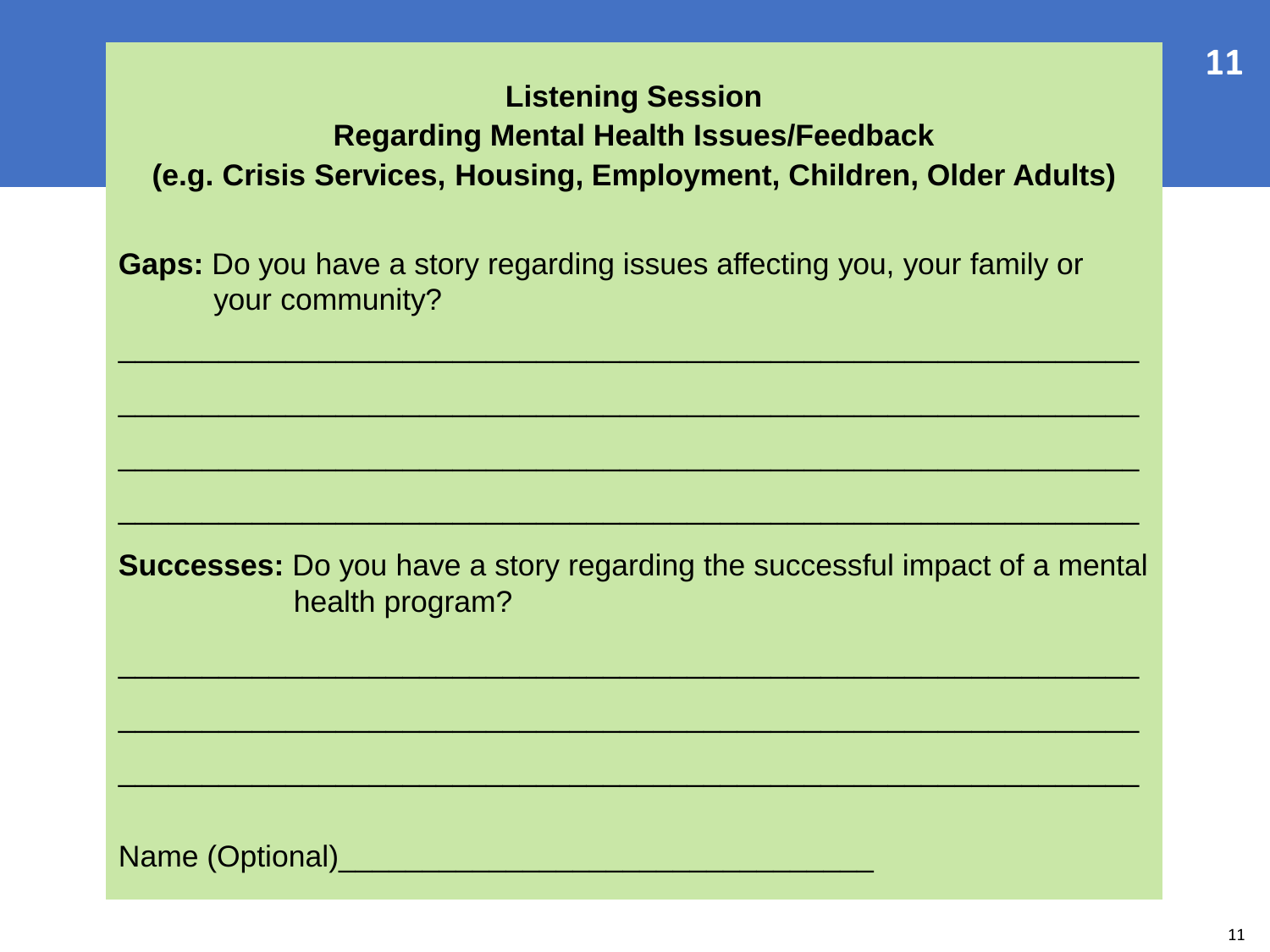### **TOOLS:** Data & Program Information

- **1. Performance Outcome Data (CALBHB/C)**  [www.calbhbc.org/performance](http://www.calbhbc.org/performance)
- **2. Program Information (MHSOAC):**  [transparency.mhsoac.ca.gov/searchpage](http://transparency.mhsoac.ca.gov/searchpage)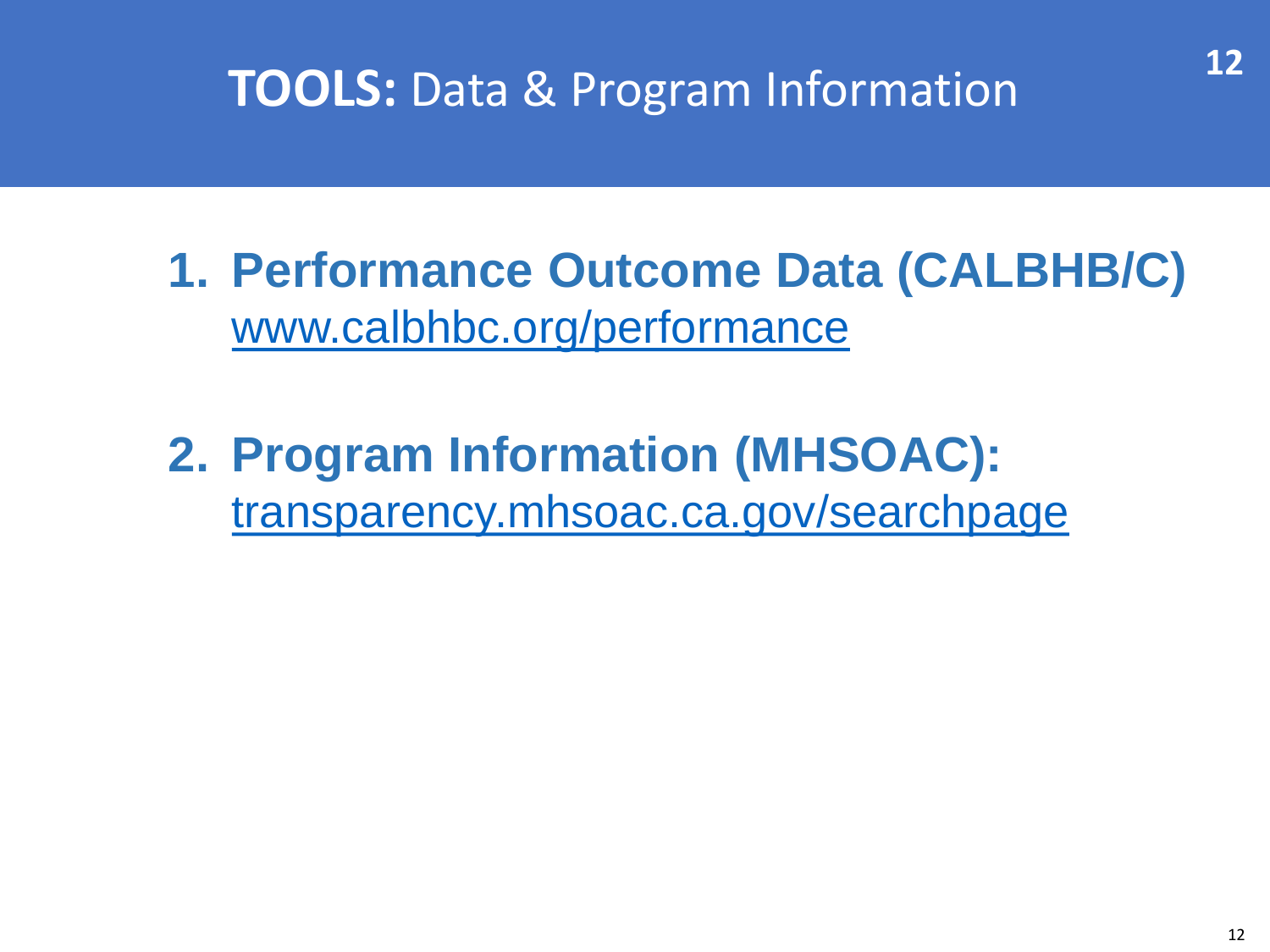## **TOOLS: Performance Outcome Data**

#### **[www.calbhbc.org/performance](http://www.calbhbc.org/performance)**

| <b>Alameda</b>          | <b>Humboldt</b>    | <b>Merced</b>     | San Bernardino         | <b>Solano</b>      |
|-------------------------|--------------------|-------------------|------------------------|--------------------|
| <b>Alpine</b>           | <b>Imperial</b>    | <b>Modoc</b>      | <b>San Diego</b>       | <b>Sonoma</b>      |
| <b>Amador</b>           | <u>Inyo</u>        | <b>Mono</b>       | <b>San Francisco</b>   | <b>Stanislaus</b>  |
| <b>City of Berkeley</b> | <b>Kern</b>        | <b>Monterey</b>   | San Joaquin            | <b>Sutter-Yuba</b> |
| <b>Butte</b>            | <b>Kings</b>       | <b>Napa</b>       | <b>San Luis Obispo</b> | <b>Tehama</b>      |
| <b>Calaveras</b>        | Lake               | <b>Nevada</b>     | San Mateo              | <b>Tri-City</b>    |
| Colusa                  | Lassen             | <b>Orange</b>     | Santa Barbara          | <b>Trinity</b>     |
| <b>Contra Costa</b>     | <b>Los Angeles</b> | <b>Placer</b>     | <b>Santa Clara</b>     | <b>Tulare</b>      |
| <b>Del Norte</b>        | <b>Madera</b>      | <b>Plumas</b>     | <b>Santa Cruz</b>      | <b>Tuolumne</b>    |
| <b>El Dorado</b>        | <b>Marin</b>       | <b>Riverside</b>  | <b>Shasta</b>          | <b>Ventura</b>     |
| <b>Fresno</b>           | <b>Mariposa</b>    | <b>Sacramento</b> | Sierra                 | Yolo               |
| Glenn                   | <b>Mendocino</b>   | <b>San Benito</b> | <b>Siskiyou</b>        |                    |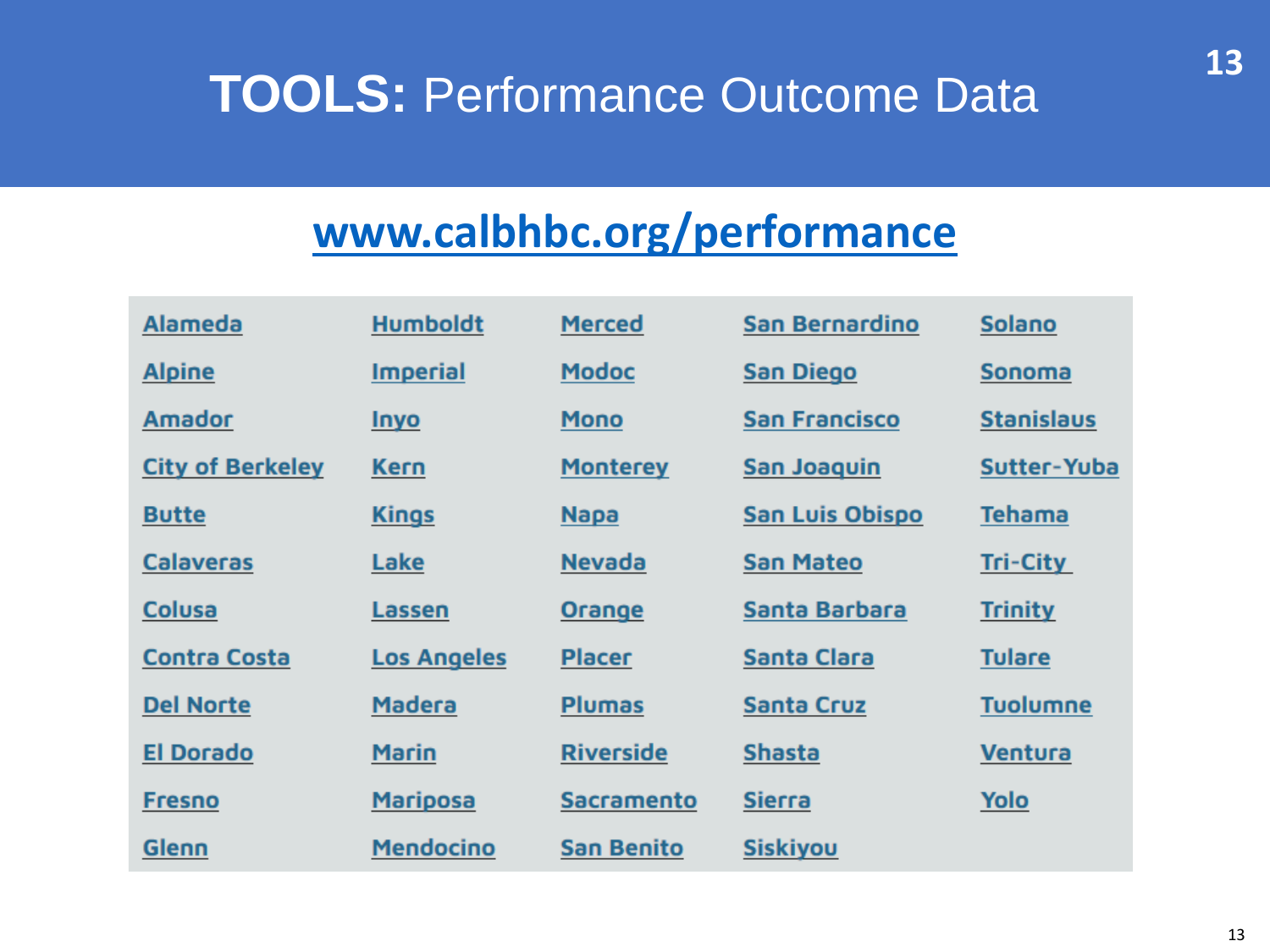### **Tools:** Performance Outcome Data by Topic

Full listing by topic: www.calbhbc.org/performance

| <b>Children &amp; Youth</b> | <b>Criminal Justice</b> | <b>Employment</b>   | <b>Hospitalization</b> | <b>Housing</b>      |
|-----------------------------|-------------------------|---------------------|------------------------|---------------------|
| <b>El Dorado</b>            | <b>Berkeley (City)</b>  | <b>Alameda</b>      | <b>El Dorado</b>       | Alameda             |
| Kings (a little)            | Fresno                  | <b>Butte</b>        | Fresno                 | <b>Calaveras</b>    |
| <b>Nevada</b>               | <b>Humboldt</b>         | <b>Calaveras</b>    | <b>Humboldt</b>        | <b>Contra Costa</b> |
| <b>Riverside</b>            | <b>Kern</b>             | <b>Contra Costa</b> | <b>Kern</b>            | Glenn (a little)    |
| San Benito                  | <b>Los Angeles</b>      | <b>Imperial</b>     | <b>Los Angeles</b>     | <b>Humboldt</b>     |
| San Joaquin                 | <b>Marin</b>            | Kings (a little)    | <b>Merced</b>          | <b>Los Angeles</b>  |
| <b>Tulare</b>               | <b>Merced</b>           | <b>Los Angeles</b>  | <b>Nevada</b>          | <b>Merced</b>       |
| <b>Tuolumne</b>             | <b>San Mateo</b>        | <b>Marin</b>        | <b>Riverside</b>       | <b>Placer</b>       |
|                             | <b>Sonoma</b>           | <b>Solano</b>       | <b>Sacramento</b>      | <b>Sonoma</b>       |

**More counties are listed at: [www.calbhbc.org/performance](http://www.calbhbc.org/performance)**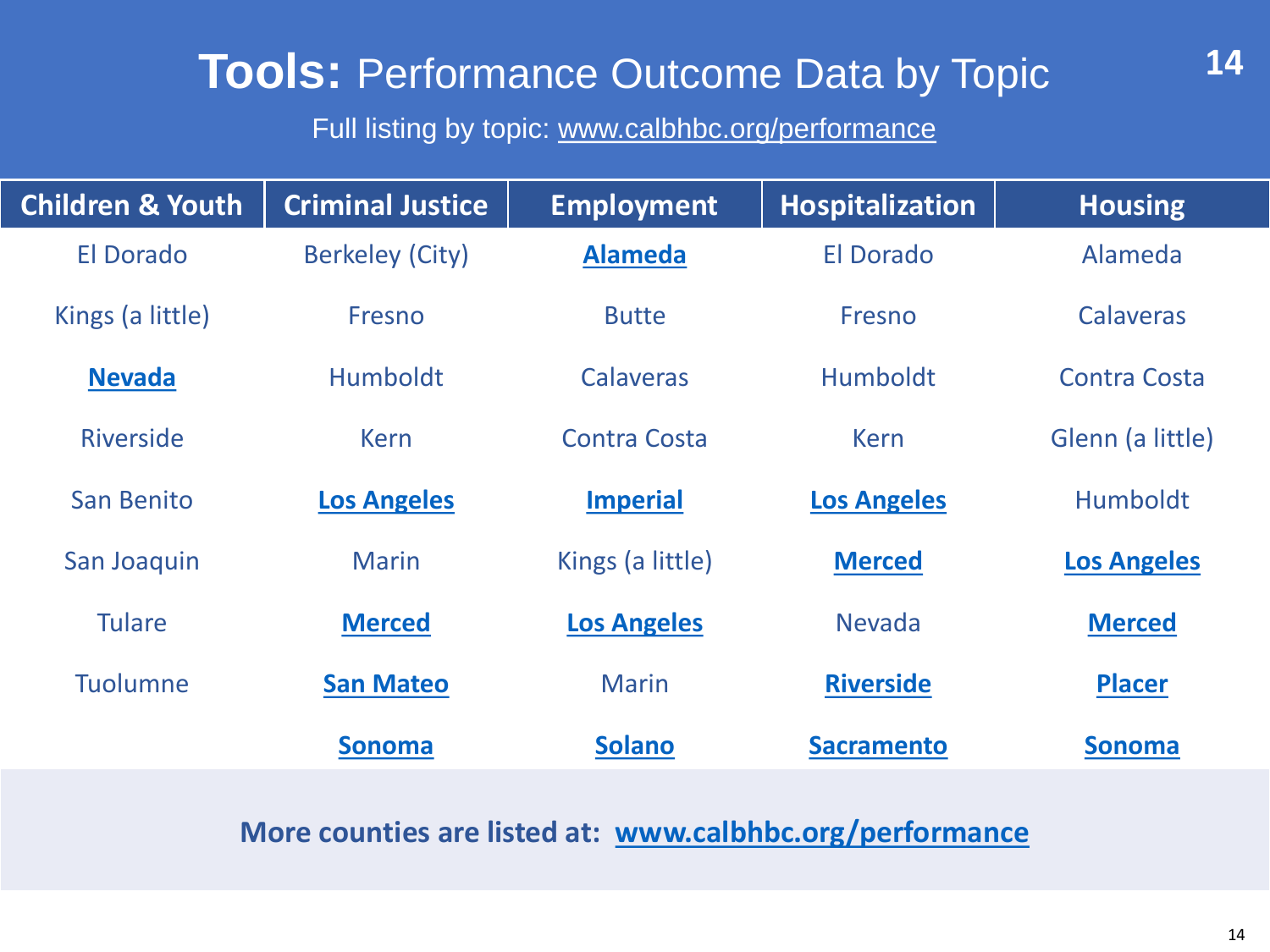## **MHSA:** Role of the Mental Health Commission

#### **Best Practices, Pages 19 & 20**

#### **1. Assure Citizen and Professional Involvement**

**MHSA Community Program Planning (CPP)** is a state-mandated participatory process. Review local staff's plans and execution of this process.

**[CPP One-Pager](https://www.calbhbc.org/uploads/5/8/5/3/58536227/community_program_planning_cpp.pdf)** includes: **Definition, Participants & Process**

#### **2. Review & Advise**

- **a) Vote** on substantive recommendations
- b) A **response** is required from the mental/behavioral health staff through
	- a) Incorporating recommendations in the MHSA Plan/Update
	- b) Summary & analysis of recommendations that are not included in MHSA Plans/Updates.
- **3. Conduct Public Hearing** on the draft plan at the close of the 30-day comment period.